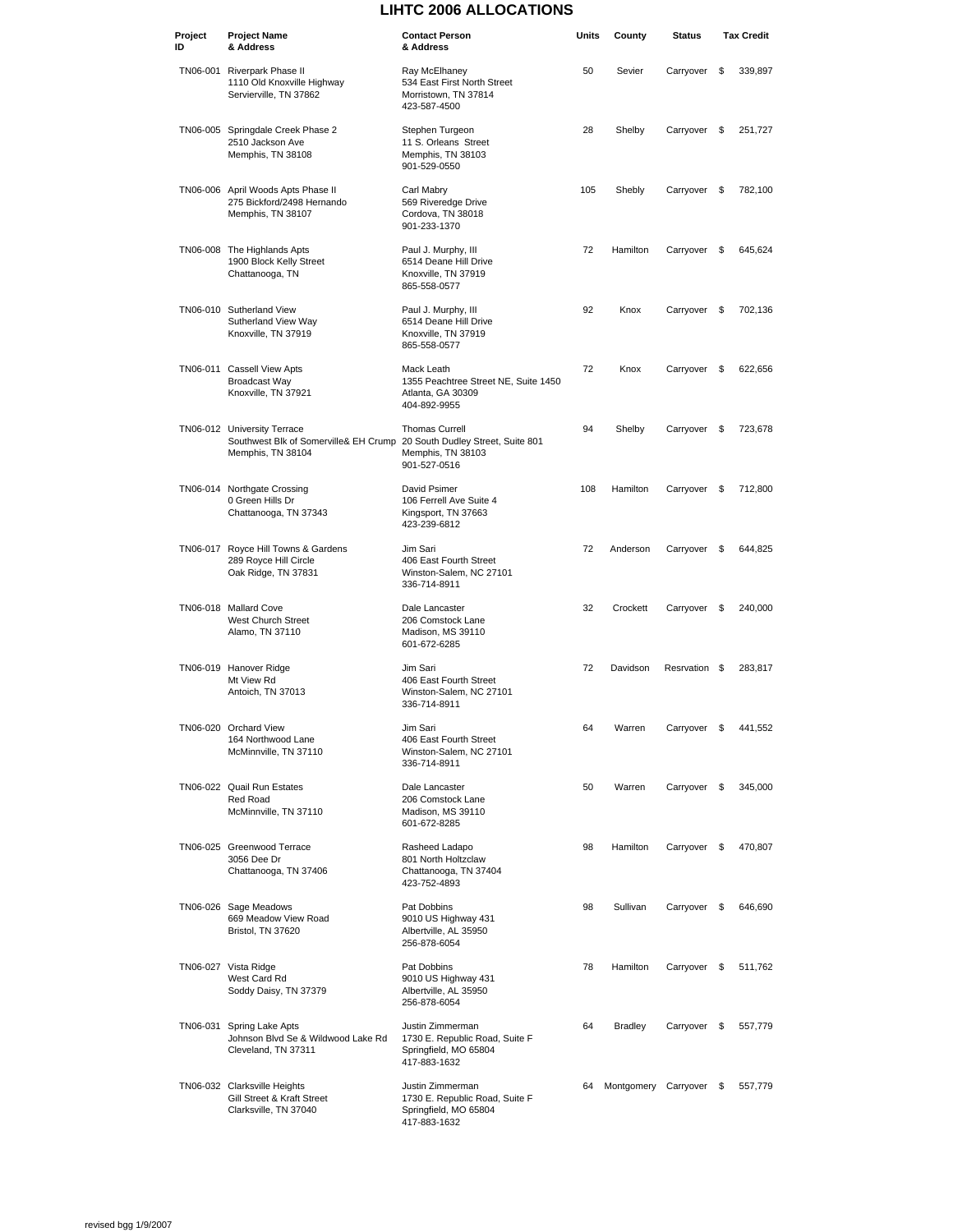## **LIHTC 2006 ALLOCATIONS**

| Project<br>ID         | <b>Project Name</b><br>& Address                                                       | <b>Contact Person</b><br>& Address                                                                     | Units | County                        | Status               | <b>Tax Credit</b> |
|-----------------------|----------------------------------------------------------------------------------------|--------------------------------------------------------------------------------------------------------|-------|-------------------------------|----------------------|-------------------|
|                       | TN06-033 Green Meadows Townhomes<br>County Garage Rd<br>Crossville, TN 38557           | Don Alexander<br>67 Irwin Ave<br>Crossville, TN 38555<br>931-484-2990                                  | 28    | Cumberland                    | Carryover            | \$<br>267,830     |
|                       | TN06-034 Homeplace<br>135 West Beaver Creek Dr<br>Powell, TN 37839                     | <b>William Pierce</b><br>6333 Pleasant Ridge Rd<br>Knoxville, TN 37921<br>865-637-7942                 | 32    | Knox                          | Carryover            | \$<br>235,617     |
|                       | TN06-035 Horn Lake Apts<br>4371 Horn Lake Rd<br>Memphis, TN 38111                      | Martin Boscaccy<br>700 Adams Ave<br>Memphis, TN 38105<br>901-544-1825                                  | 71    | Shelby                        | Carryover            | \$<br>485,866     |
|                       | TN06-036 Deer Run Villas<br><b>East Church Street</b><br>Alamo, TN 38001               | J. Snider<br>6473 Heather Drive<br>Memphis, TN 38119<br>901-818-2713                                   | 32    | Crockett                      | Carryover            | \$<br>237,556     |
|                       | TN06-037 Station Lofts<br>8th Ave N. & Cheatham Place<br>Nashville, TN 37208           | Aaron White<br>301 Church Street<br>Nashville, TN 37201<br>615-279-7280                                | 64    | Davidson                      | Carryover            | \$<br>573,945     |
|                       | TN06-038 Walker Rosa Apts<br>1014 Tiptop Ave<br>Kingsport, TN 37665                    | John T. Huff, Jr.<br>6060 Lee Rd #54<br>Opelika, AL 36804<br>334-749-0885                              | 37    | Sullivan                      | Carryover            | \$<br>331,395     |
|                       | TN06-039 Wilson Village Apts<br>2020 Wilson Rd<br>Knoxville, TN 37912                  | John T. Huff, Jr.<br>6060 Lee Rd #54<br>Opelika, AL 36804<br>334-749-0885                              | 72    | Knox                          | Carryover            | \$<br>645,840     |
| TN06-040              | <b>Crossland Manor</b><br>Southeast Crossland Ave & Gracey St<br>Clarksville, TN 37040 | Robert Pullen Jr.<br>6953 Charlotte Pike, Suite 402<br>Nashville, TN 37209<br>615-356-1071             | 48    |                               | Montgomery Carryover | \$<br>430,507     |
| TN06-042              | Hallmark @ Oak Ridge<br>480 Tuskeegee Drive<br>Oak Ridge, TN 37830                     | John T. Huff, Jr.<br>6060 Lee Rd #54<br>Opelika, AL 36804<br>334-749-0885                              | 72    | Anderson                      | Carryover            | \$<br>496,800     |
| TN06-100              | Eaton Park<br>Hwy 431 @ Courtwright Road<br>Martin, TN 38237                           | Jeff Simmons<br>6056 Resources Drive<br>Memphis, TN 38134<br>901-384-6800                              | 32    | Weakly                        | Carryover            | \$<br>192,748     |
| TN06-101              | Levi Landing<br>765 Levi Road<br>Memphis, TN 38109                                     | Phyllis Vaughn<br>113 Page Road<br>Nashville, TN 37205<br>615-353-2925                                 | 32    | Shelby                        | Carryover            | \$<br>214,447     |
| TN06-102              | Martin Meadows<br>Hwy 431 @ Courtwright Road<br>Martin, TN 38237                       | Phyllis Vaughn<br>113 Page Road<br>Nashville, TN 37205<br>615-353-2925                                 | 72    | Weakley                       | Carryover \$         | 452,052           |
| TN06-103              | Lakeview Apts<br>745 Levi Road<br>Memphis, TN 38109                                    | Phyllis Vaughn<br>113 Page Road<br>Nashville, TN 37205<br>615-353-2925                                 | 152   | Shelby                        | Carryover            | \$<br>699,930     |
| TN06-200<br>Acq/Rehab | Ramblewood Apts<br>2400 Ramblewood Circle<br>Clarksville, TN 37040                     | Michael Rodgers<br>1600 Riverview Tower<br>900 South Gay Street<br>Knoxville, TN 37902<br>865-549-7478 |       | 112 Montgomery Reservation \$ |                      | 235,062           |
| TN06-202              | East Pointe Apts.<br>Acq/Rehab 504 Daughtery Street<br>Jackson, TN 38301               | Winston Henning<br>125 Preston Street<br>Jackson, TN 38303<br>731-265-8200                             | 99    | Madison                       | Reservation \$       | 367,983           |
| TN06-203<br>New       | Uptown Senior Housing Dev.<br>669 North 3rd Street<br>Memphis, TN 38105                | James Nasso<br>3100 Walnut Grove Rd #513<br>Memphis, TN 38111<br>901-325-7800                          | 69    | Shelby                        | Reservation \$       | 340,860           |
| TN06-206<br>Rehab     | Ada Ferrell Garden Apts<br>106 Freeman St<br>Tullahoma, 37388                          | Michael Rodgers<br>1600 Riverview Towers<br>900 South Gay St<br>Knoxville, TN 37902<br>865-549-7478    | 213   | Coffee                        | Reservation \$       | 371,434           |